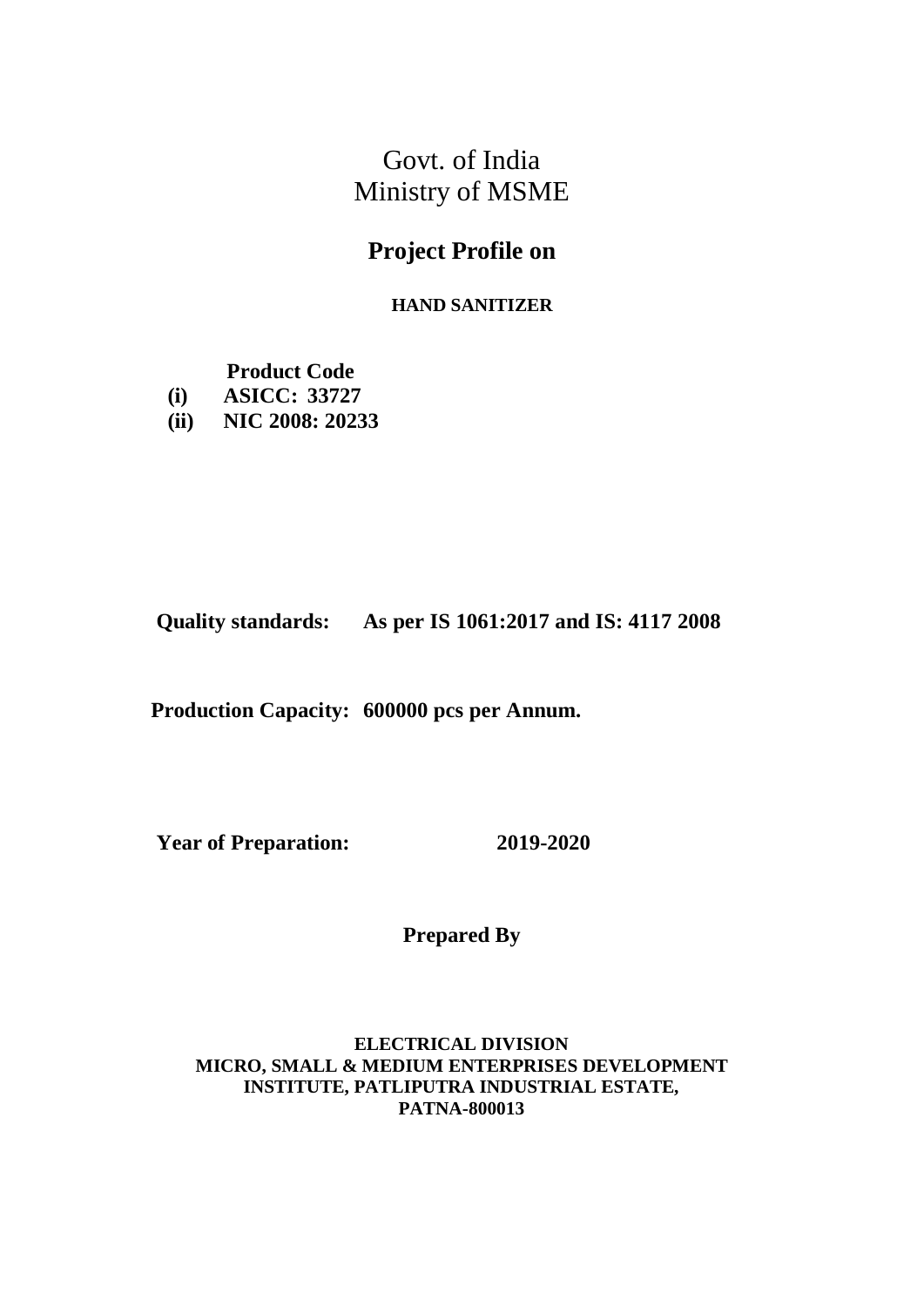- 1. **INTRODUCTION** Hand Sanitizer is alcohol based liquid which is used for cleaning the hands to maintain the personal hygiene and to decrease the risk of infectious disease by killing germs present on the hands. It typically comes in the liquid, gel or in foam form and recommended to use when soap and water is not available to wash the hands.. Hand sanitizer is now being used on a daily basis in all Public Places to Disinfect the hands.
- **2.** *MARKET POTENTIAL* During the COVID 19 the use of Hand sanitizer has become mandatory in offices, railway stations, Airports and all such Public Places. Hand sanitizer is an antiseptic disinfectant available in the form of liquid or gel.

Therefore Hand Sanitizer is now a regularly used item and it has a good market prospect.

## **3. Basis and presumptions**

- (i) The basis for calculation of production capacity has been taken on single shift basis on 75% efficiency.
- (ii) The maximum capacity utilisation on single shift basis for 300 days a year. During first year and second year of operations the capacity utilisation is 60% and 80% respectively. The unit is expected to achieve full capacity utilisation from the third year onward.
- (iii) The salaries and wages, cost of raw materials, utilities, rent etc are based on the prevailing rates in and around Patna. These cost factors are likely to vary with time and location.
- (iv) Interest on term loan and working capital loan must be preferably current rate. Otherwise the rate of interest on an average may be taken as 13%. This rate may vary depending upon the policy of the financial institution/agencies from time to time.
- (v) The cost of machinery and equipment refer to a particular make/model and prices are approximate.
- (vi) The breakeven point percentage indicated is of full capacity utilisation.
- (vii) The project preparation cost etc whenever required could be considered under preoperative expenses.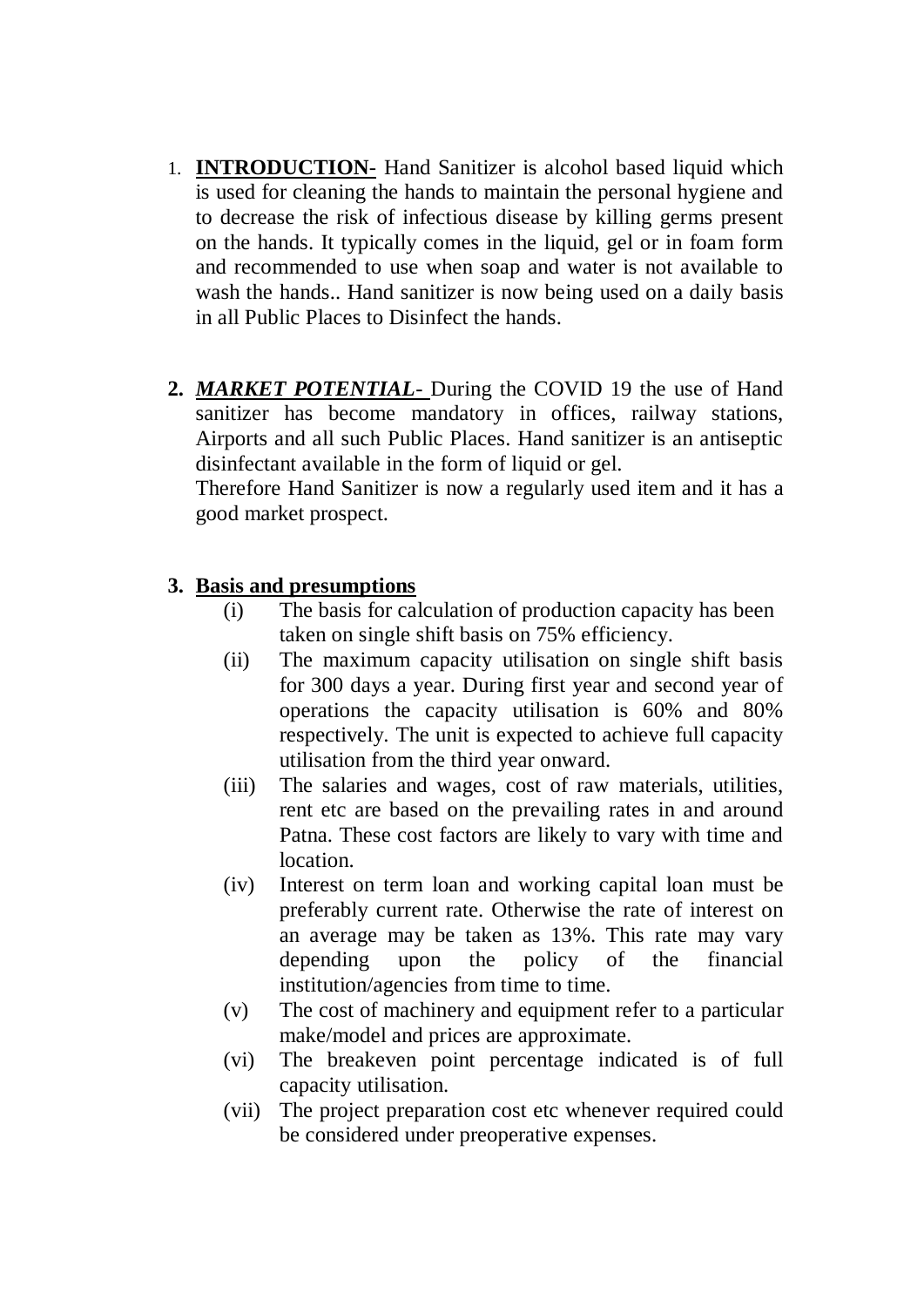(viii) The essential production machinery and test equipments required for the projects have been indicated. The unit may utilize common test facilitates available at ETDC and ERTLs and Regional Testing Centre (RTC).

## **Implementation Schedule**

The major activities in the implementation of the Project have been listed and the average time for implementation of the Project is estimated at 12 months:

| Name of activity                                         | Period in months      |
|----------------------------------------------------------|-----------------------|
| (suggestive)                                             |                       |
| 1. Preparation of Project Report                         |                       |
| 2. UAM (Udyog Aadhar Memorandum & other formalities)     |                       |
| 3. Sanction of loan by financial institution & Licensing | 6 months              |
| 4. Plant and machinery                                   |                       |
| (a) Placement of order                                   |                       |
| (b) Procurement                                          | $\overline{2}$        |
| (c) Installation / erection of machinery/test equipments | $\mathcal{D}_{\cdot}$ |
| 5. Procurement of raw material                           | 2                     |
| 6. Recruitment of technical person etc.                  | $\overline{2}$        |
| 7. Trial production                                      | $11th$ month          |
| 8. Commercial production                                 | $12^{th}$ month       |
| $\blacksquare$                                           |                       |

## **Note**

1. Many of the above activities shall be initiated concurrently.

- 2. Procurement of raw materials commences from  $8<sup>th</sup>$  month onwards.
- 3. When imported plant and machinery are required the implementation period of projects may vary from 12 months to 15 months.

## **Technical aspect**

Process of Manufacturing; Generally the hand sanitizer Production line has Hand sanitizer mixer,Mixing preparation pot , working platform,control panel and essential pipes, valves and filter.

Out of all components the hand sanitizer pot is the most important device in the hand sanitizer production line.. it consists inner container, outer insulation layre,steam and cooling water, temperature measuring device, upper sapped adjustable mixing device and material feeding and discharging device.

The inner container and aquiter are made of high quality stainless steel..

**Quality controls & Standards**: As per IS 1061:2017 and IS:4117,2008

**Production Capacity (Per annum**): 600000 bottles 100ml per annum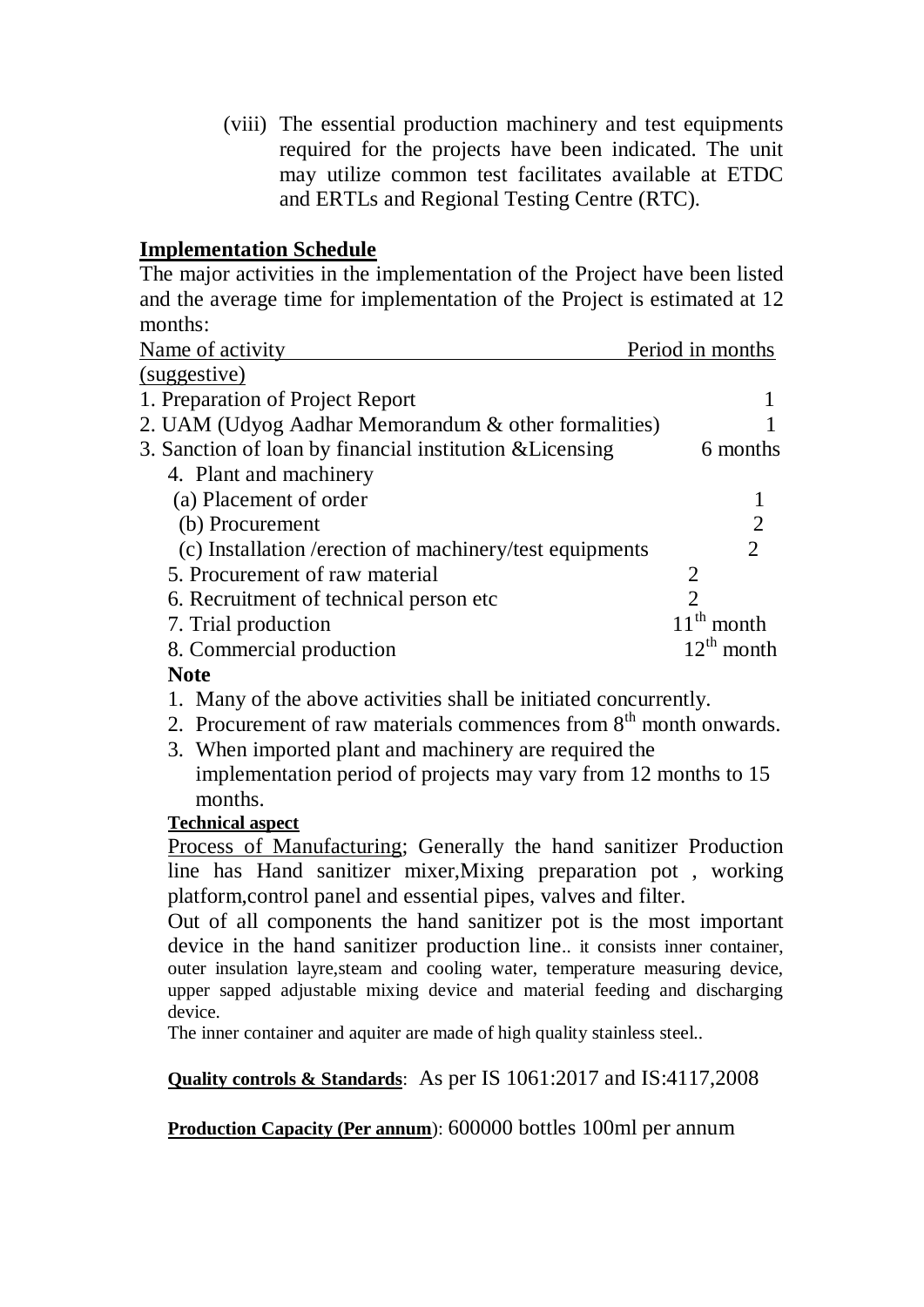### **4. Motive power** 10kw

### **5. Pollution control**

The Govt. Accords utmost importance to control environmental pollution. The Small- Scale entrepreneur should have environmental friendly attitude and adopt pollution control measures by process modification and technology substitutions.

India having acceded to the Montreal Protocol in sept.1992,the production and use of Ozone depleting substances (ODS) like Chlorofluore Carbon (CFCs), carbon tetrachloride, halons and methyl Chloroform etc. Need to be phased out immediately with alternative chemicals/solvents. A notification for detailed rules to regulate ODS phase out under the Environment Protection Act 1986 have been put in place with effect from  $19<sup>th</sup>$  July 2000.

The following steps are suggested which may help to control pollution in electronics industry wherever applicable:

- i) In electronic industry fumes and gases are released during hand soldering/wave soldering/dip soldering, which are harmful to people as well as environmental and the end products. Alternative technologies may be used to phase-out the existing polluting technologies. Numerous new fluxes have been developed containing 2-10% solids as apposed to the traditional 15-35 % solids.
- ii) Electronic industry uses CFCs,carbon tetrachloride and Methyl chloroform for cleaning of printed Circiut boards after assembly to remove flux residues left after soldering and various kinds of foams for packaging.

Many alternative solvents could replace CFC-113 and methyl chloroform in electronics cleaning. Other chlorinated convents such as trichloroethylene,per chloroethylene and methylene chloride have been used an effective cleaners in electronic industry for many years. Other organic solvents such as Ketenes and Alcolols are effective in removing both solder fluxes and many polar contaminants.

### **6.Energy conservation**

With the growing energy needs and shortage coupled with rising energy cost, a greater thrust in energy efficiency in industrial sector has been given by Govt. of India since 1980s. The energy Conservation Act 2001 has been enacted on  $18<sup>th</sup>$  August 2001which provides for efficient use of energy its conservation and capacity building of Bureau of Energy Efficiency created under the act.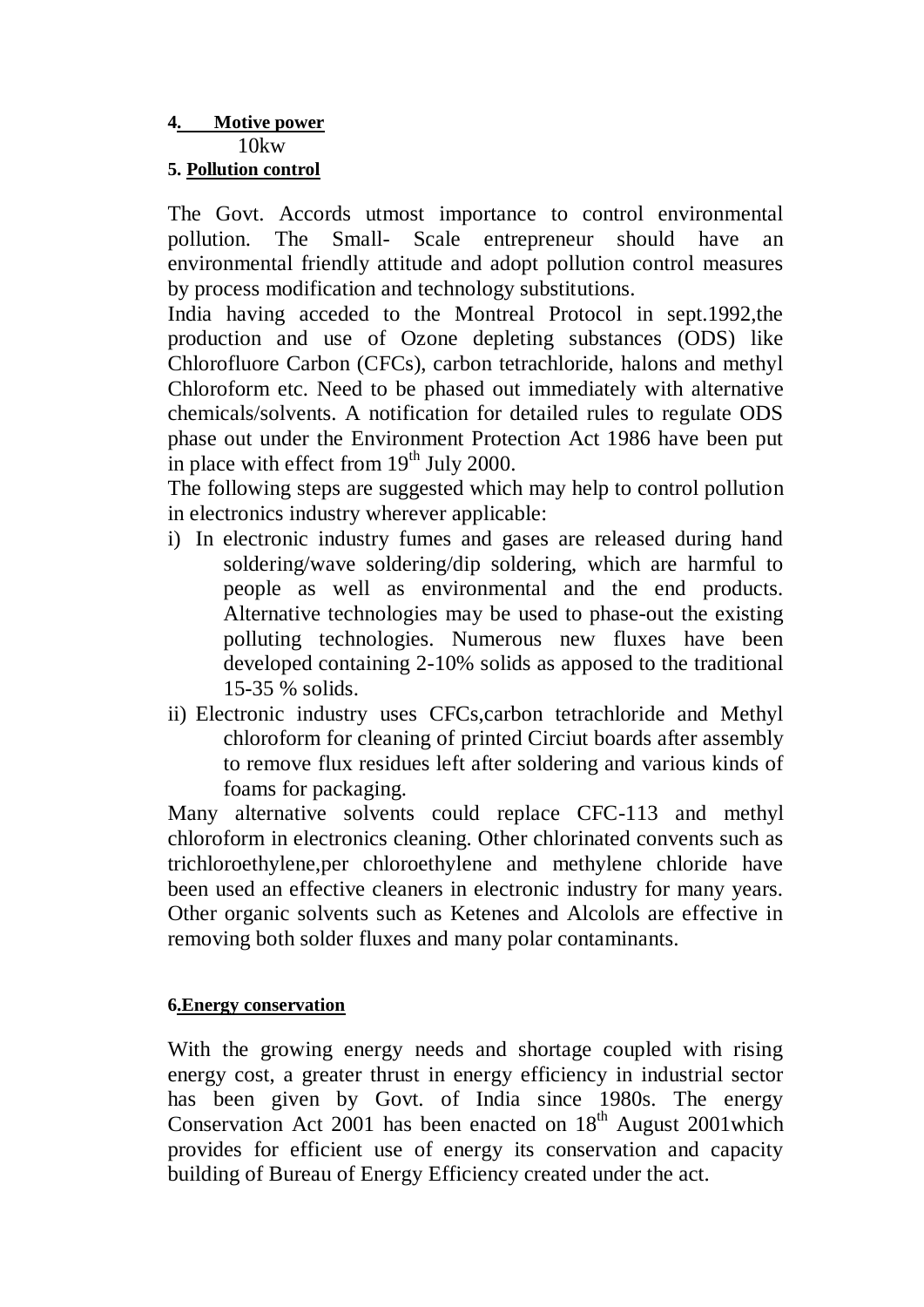The following steps may be help for conservation of Electrical Energy:

- i) Adoption of energy conserving technology, production aids and testing facilities.
- ii) Efficient management of process/manufacturing machineries and systems, QC and testing equipments for yielding maximum energy conservation.
- iii) Optimum use of electrical energy for heating during soldering process can be obtained by using efficient temperature controlled soldering and desoldering stations.
- iv) Periodical maintenance of motors compressors etc
- v) Use of power factor correction capacitors, proper selection and layout of lighting systems timely switching on/off of the lights, use of Compact Fluorescent Lamps wherever possible.

## **FINANCIAL ASPECT**

### **(I) Land and building**

| Built up Area          | $6000$ sq. ft. |
|------------------------|----------------|
| Office, Store          | $1000$ sq. ft. |
| Assembly and Testing   | $4000$ sq. ft. |
| Rent payable Per Annum | 960,000        |

#### **(ii) Machinery and equipment**

| Sn | Description              | Ind/imp | Otv      | Value (RS.) |
|----|--------------------------|---------|----------|-------------|
|    | Sanitizer Assembly line  | Indian  | $\Omega$ | 1200000     |
|    | With Raw material        |         |          |             |
|    | Tank, Mixing Tank,       |         |          |             |
|    | Pipeline fittings, pumps |         |          |             |
|    | , filter with Control    |         |          |             |
|    | Panel                    |         |          |             |
|    | Miscellaneous items      |         |          | 50,000      |
|    |                          |         |          |             |

#### $Total = 1250000$

## **Other Fixed Assets in (RS.)**

| Electrification         | 125000 |
|-------------------------|--------|
| charges $@10\%$ of cost |        |
| of machinery and        |        |
| equipment               |        |
| Office equipment,       | 10,000 |
| furniture and working   |        |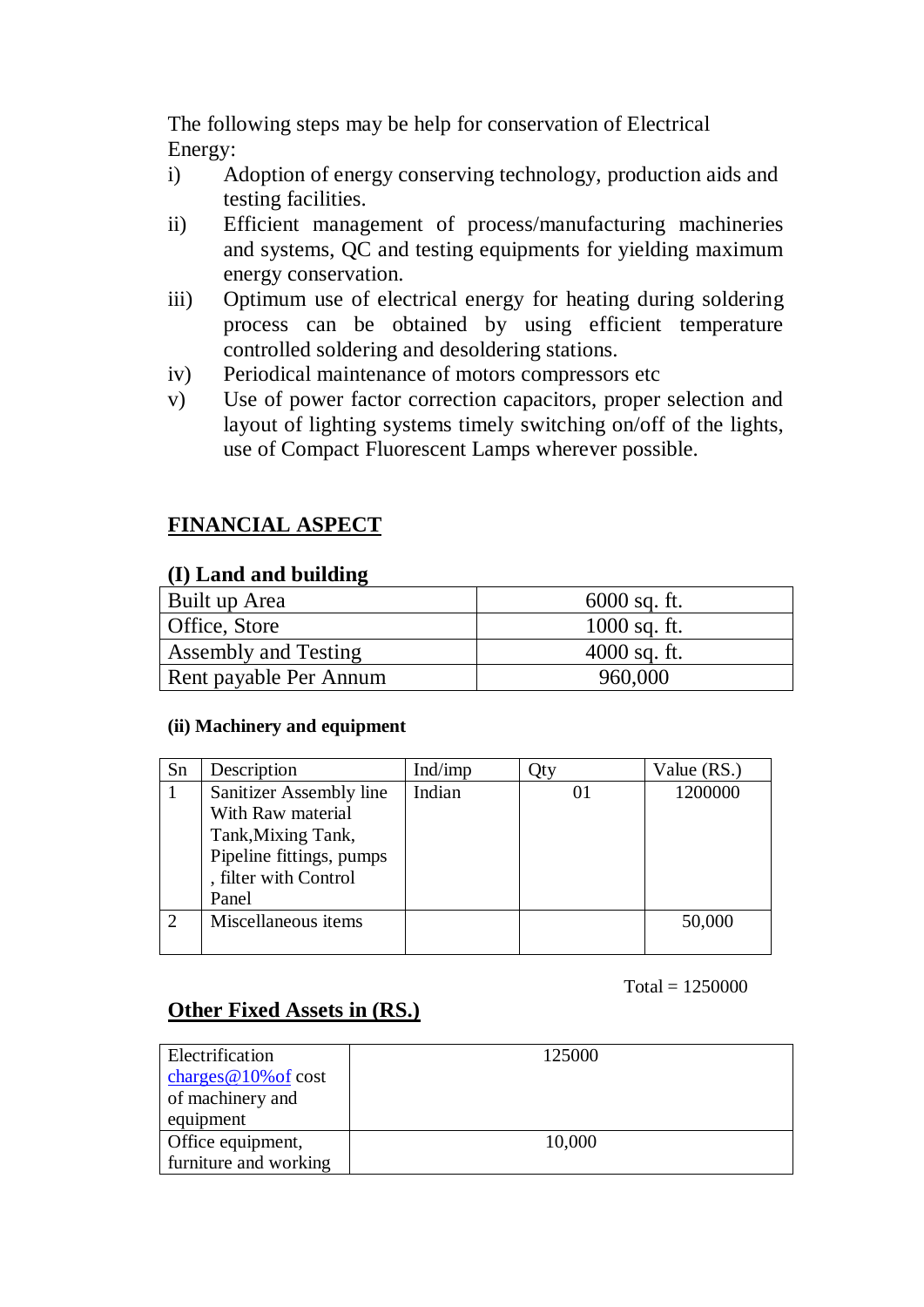| table etc                |        |
|--------------------------|--------|
| Tools, jigs and fixtures | 10,000 |
| Pre operative expenses   | 50,000 |
| Misc.                    | 20,000 |
| Total                    | 215000 |

### **Total Fixed Capital = 1250000+215000=1465000**

#### **Working Capital Per Month**

#### **i) Staff & Labour**

| <b>SN</b> | Description                            | No of<br>Persons | Salary/month<br>(RS.) | <b>Total Salary</b><br>per month<br>(RS. |
|-----------|----------------------------------------|------------------|-----------------------|------------------------------------------|
|           | Supervisor Cum<br>Manager, (Part time) |                  | 6,000                 | 6,000                                    |
|           | <b>Skilled Worker</b>                  |                  | 5,000                 | 10,000                                   |

#### $Total = 16000$

Note: The unit may engage Skilled Worker on Piece rate basis as required.

### **ii) Raw Material Requirement Per Month for 15W Street Light**

| <b>SN</b> | Description          | )tv               | Rate | Value $(Rs.)$ |
|-----------|----------------------|-------------------|------|---------------|
|           | <b>ISOPROPHYL</b>    | <b>3000 LITRE</b> | 300  | 900000        |
|           | <b>ALCOHOL</b>       |                   |      |               |
|           | <b>ALOVERA GEL</b>   | 1000 LITRE        | 200  | 200000        |
|           | <b>TEA TREE OIL</b>  | 50 LITRE          | 1000 | 50000         |
|           | <b>ESSENTIAL OIL</b> | 50 LITRE          | 300  | 15000         |
|           | <b>GLYCERINE</b>     | 50 LITRE          | 300  | 15000         |
|           | <b>VITAMIN E OIL</b> | 50 LITRE          | 300  | 15000         |
| 8         | Packaging Material   | Lump Sum          |      | 5,000         |
|           |                      |                   |      |               |

Total= 1200000

#### **iii) Utilities Per Month**

Value in (RS.)

|       | $\mathbf{v}$ and $\mathbf{u}$ in $\mathbf{u}$ |
|-------|-----------------------------------------------|
| Power | 10000                                         |
| Water | 1000                                          |
|       |                                               |

Total= 11000

### **iV)Other Contingent Expenditure Per Month**

| SN | Item                   | Amount (RS.) |
|----|------------------------|--------------|
|    | Rent                   | 5000         |
|    | Postage and stationary | 500          |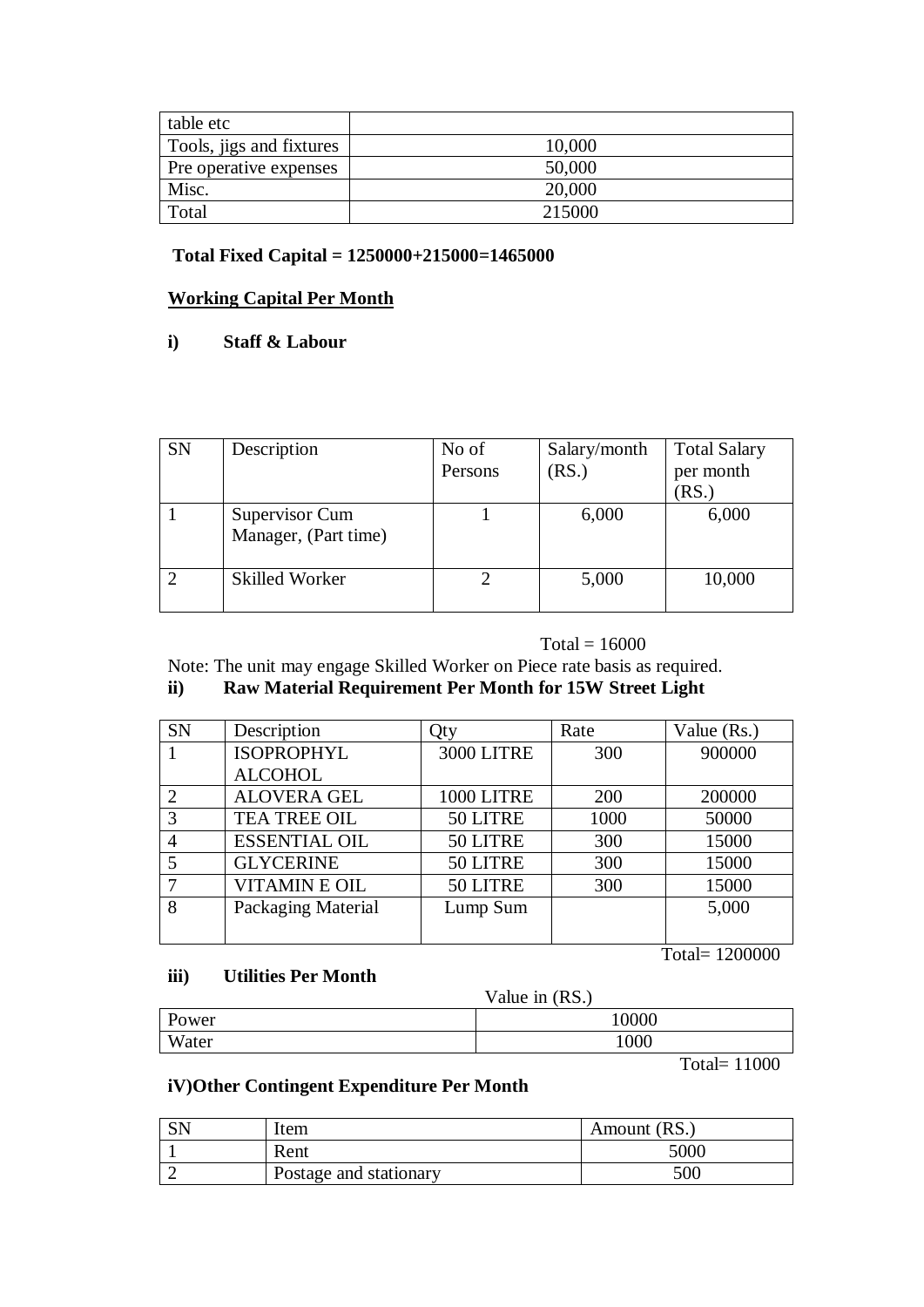| Telephone/fax                    | 1000 |
|----------------------------------|------|
| Repair & Maintenance             | 2000 |
| Transport and Conveyance charges | 1000 |
| Adv. And publicity               | 1000 |
| Insurance and Taxes              | 5000 |
| Miscellaneous expenditure        | 4000 |

 **Total= 19500**

## **Total Recurring Expenditure Per Month (I+ii+iii+iv)= 1230500**

## **Total Capital Investment (In RS.)**

| <b>Fixed capital</b>            | 1465000 |
|---------------------------------|---------|
| Working capital for three month | 3691500 |
| Total= $5156500$                |         |

## **Financial analysis**

#### **Cost of production per annum**

| <b>Total recurring expenditure</b>          | 14766000        |
|---------------------------------------------|-----------------|
| Depreciation on machinery and               | 146500          |
| equipment $@10\%$                           |                 |
| Depreciation on tools, jigs and             | <b>INCLUDED</b> |
| fixtures $@25\%$                            |                 |
| Depreciation on office equipments,          | <b>INCLUDED</b> |
| furniture @ 20%                             |                 |
| <b>Interest on total Capital investment</b> | 462085          |
| @ 13%                                       |                 |

 **Total= 15374585**

## **Turn over per annum**

| Item                  | Otv (Nos) | <b>Rate/unit</b> | Total value (Rs.) |
|-----------------------|-----------|------------------|-------------------|
| <b>Hand sanitizer</b> | 600000    | 40               | 24000000          |
| <b>100ml</b>          |           |                  |                   |

**Profit per annum (before Taxes)= Turn over per annum- Cost of Production per annum = 24000000-15374585=8625415 Net profit ratio= profit/annum\*100/sales/annum = 8625415/24000000=33.93%**

**Rate of Return = Profit/annum\*100/ Total Capital Investment = 167% Break-even Point**

**Fixed cost per annum**

| Rent                          | 96000         |  |
|-------------------------------|---------------|--|
| Depreciation on machinery and | <b>293000</b> |  |